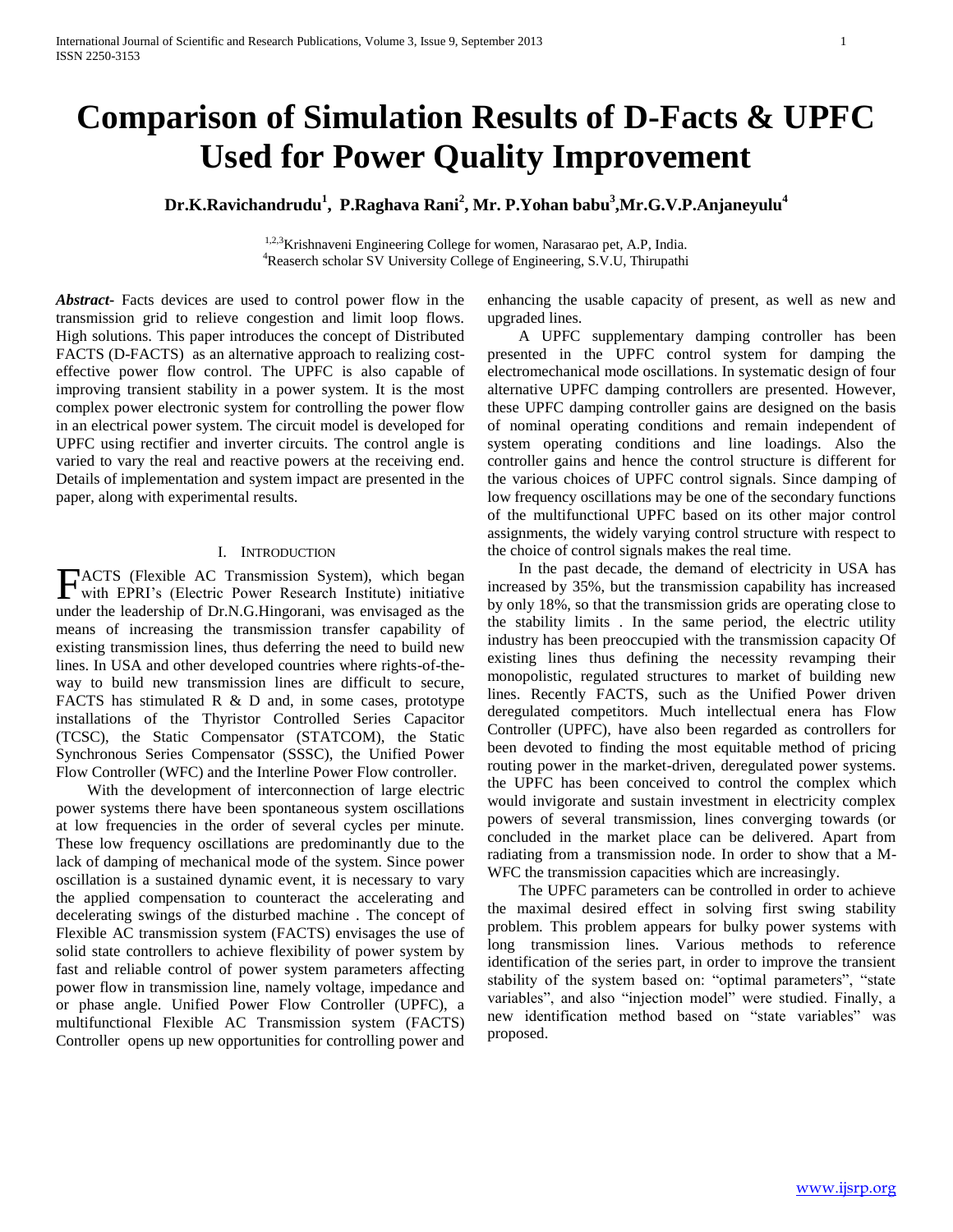

**Fig 1. single line dig of UPFC.**

#### II. UPFC SYSTEM

 A simplified scheme of a UPFC connected to an infinite bus via a transmission line is shown in Fig.1. UPFC consists of parallel and series branches, each one containing a transformer, power-electric converter with turn-off capable semiconductor devices and DC circuit. Inverter 2 is connected in series with the transmission line by series transformer. The real and reactive power in the transmission line can be quickly regulated by changing the magnitude (Vb) and phase angle (δb) of the injected voltage produced by inverter 2. The basic function of inverter 1 is to supply the real power demanded by inverter 2 through the common DC link. Inverter 1 can also generate or absorb controllable power. New method for improving transient stability is given in. Application of UPFC in interconnected power system by presented in. Enhancing transient stability using Fuzzy control is given in. Comparison of field results and simulation results of VSI based facts controller is given in

## III. SPECIFICITY OF POWER FLOWS IN ENERGY TRANSACTIONS

 Hingorani and Stahlkopf mentioned loop flow (in which currents flow along unintended paths) as one kind of degradation of transmission capacity. They gave an simp1e of hydroelectric power from Ontario intended for the air conditioners of New York City straying as far west as Ohio and Kentucky. This detour would be costly to Ohio and Kentucky, as in carrying the unwanted power, the transmission transfer capability of their h e s was consumed so that there would be little left to serve their own customers. This example was taken from the pre deregulation era. If FACTS Controllers were deemed desirable in the prederegulation era: how much more would they be necessary in the post deregulation era, as pure pricing mechanism can operate only when the laws of electricity are surmounted by FACTS Controllers such as the UPFC. A simple example is used to illustrate this.

 Fig. 1 shows the single-line diagram of buses A: B and C which are extracted from a larger system. The buses are joined by transmission h e s represented by line reactances  $jX_B$  and  $jX_C$ . In the absence of the M-UPFC, the real power transferred from bus A through the lines are  $V^2 \sin(\delta_{A} - \delta_B)/XB$  and  $V^2 \sin(\delta_{A} - \delta_B)$  $\delta_c$ )&, where V is the line voltage,  $\delta_A$ ,  $\delta_B$  &  $\delta_C$  are the voltage angles of the buses. As buses B and C are connected to the remainder of the large interconnected system (not shown), the angles  $\delta_B$  and  $\delta_B$  play their roles also in determining the real power transfers in other parts of the larger system. When the electricity supplier is contracted to sell powers  $PA$  and  $P_B$  to bus A and B respectively, then  $P_A = V^2 Sin(\delta_A - \delta_B)/X_B$ , and  $PB = V^2 Sin$  $(\delta_A - \delta_C)/X_B$ , must be satisfied simultaneously. This would require the co-operation and co-ordination of the entire power grid to adjust  $\delta_B$ ,  $\delta_C$  and with respect to  $\delta_A$ . In -adjusting  $\delta_B$  and  $\delta_C$ , desirably there should be no degradation of the power transmission transfer capability elsewhere.

### IV. SIMULATION RESULTS

 Two bus system without compensation is shown in Fig 2a. Sag is produced when an additional load is added. Voltage across loads 1 and 2 are shown in Fig 2b. The real power and reactive power waveforms are shown in Figures 2c and 2d respectively. Two bus system with UPFC is shown in Fig 3a. UPFC is represented as a subsystem. The details of subsystem are shown in Fig 3a. Voltage across loads 1 and 2 are shown in Fig 3a. Real and reactive powers are shown in Figs 3d and 3e respectively. UPFC using voltage and current sources are shown in Fig4a. Converter 1 is represented as a shunt current source and converter 2 is represented as a series voltage source. Load voltage and current waveforms are shown in Fig 2b. Real and reactive powers are shown in Fig 2c. Variation of powers with the variation in the angle is given in table 1. The real and reactive powers increase with the increase in the angle of voltage injection.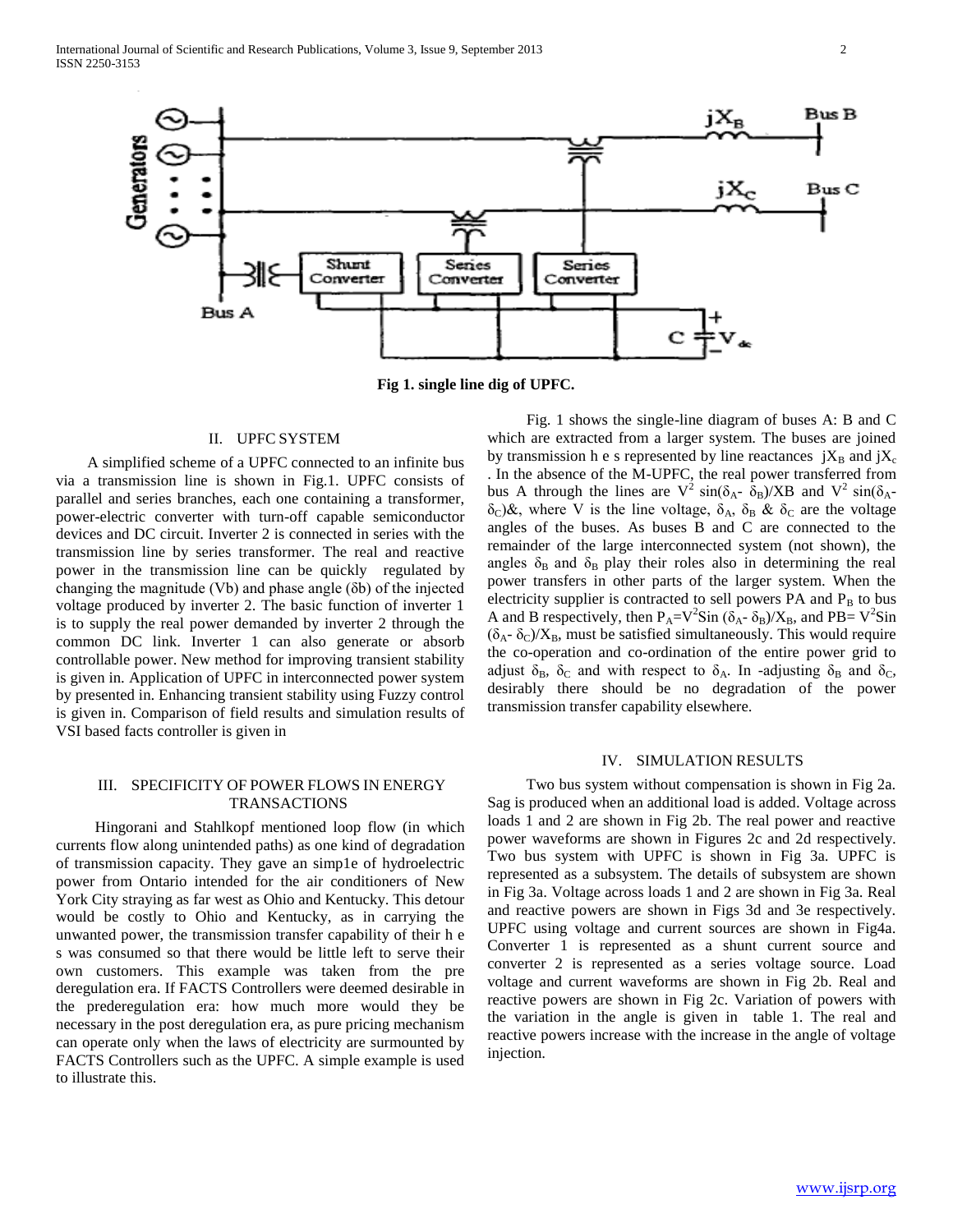

**Fig 2. Compensation With out upfc**



**Fig. 2c. Real Power**



**Fig. 2d. Reactive Power**



**Fig. 2b. Voltage Across Load 2 and Load 1**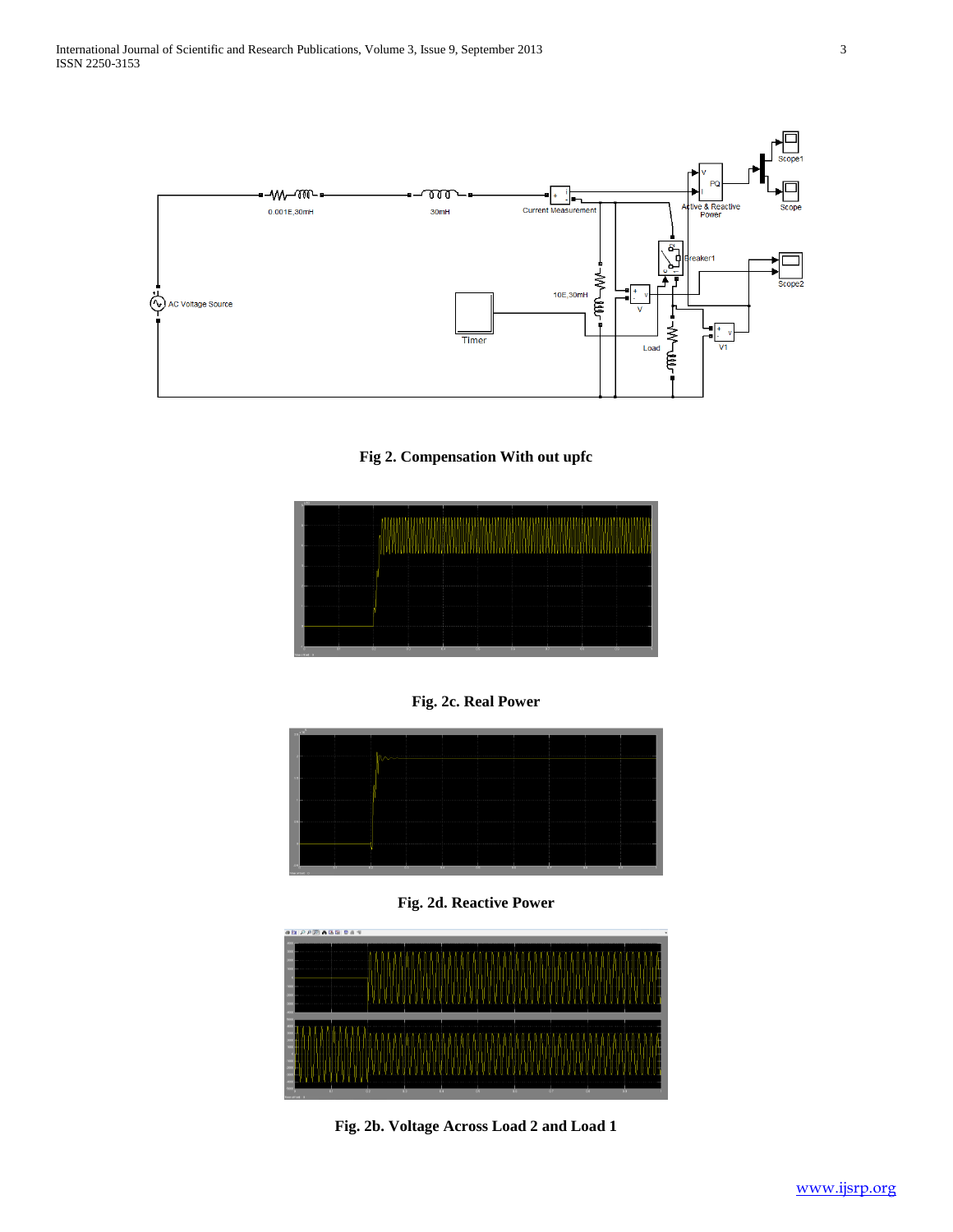

### **Fig.3 Compensation With out upfc**



**Fig.4. Series & shunt compensation fact (upfc)**



**Fig. 3c. Voltage across Load 2 and Load**

#### V. CONCLUSION

 In the simulation study, mat lab simulink environment is used to simulate the model of UPFC connected to a 3 phase system. In this paper, the simulation results of switching level modeling of UPFC using IGBT developed in MATLAB/SIMULINK have been presented. The linear firing angle and sinusoidal pulse width modulation have been proposed as the switching schemes for shunt  $\&$  series converters. These

switching schemes have been. This paper presents the control & performance of the UPFC used for power quality improvement. Voltage compensation using UPFC is studied. The real and reactive powers increase with the increase in angle of injection. Simulation results show the effectiveness of UPFC to control the real and reactive powers. The simulation result proves that the UPFC with the proposed switching schemes functions successfully as the real time power flow controller. This controller improves the performance of transient and dynamic